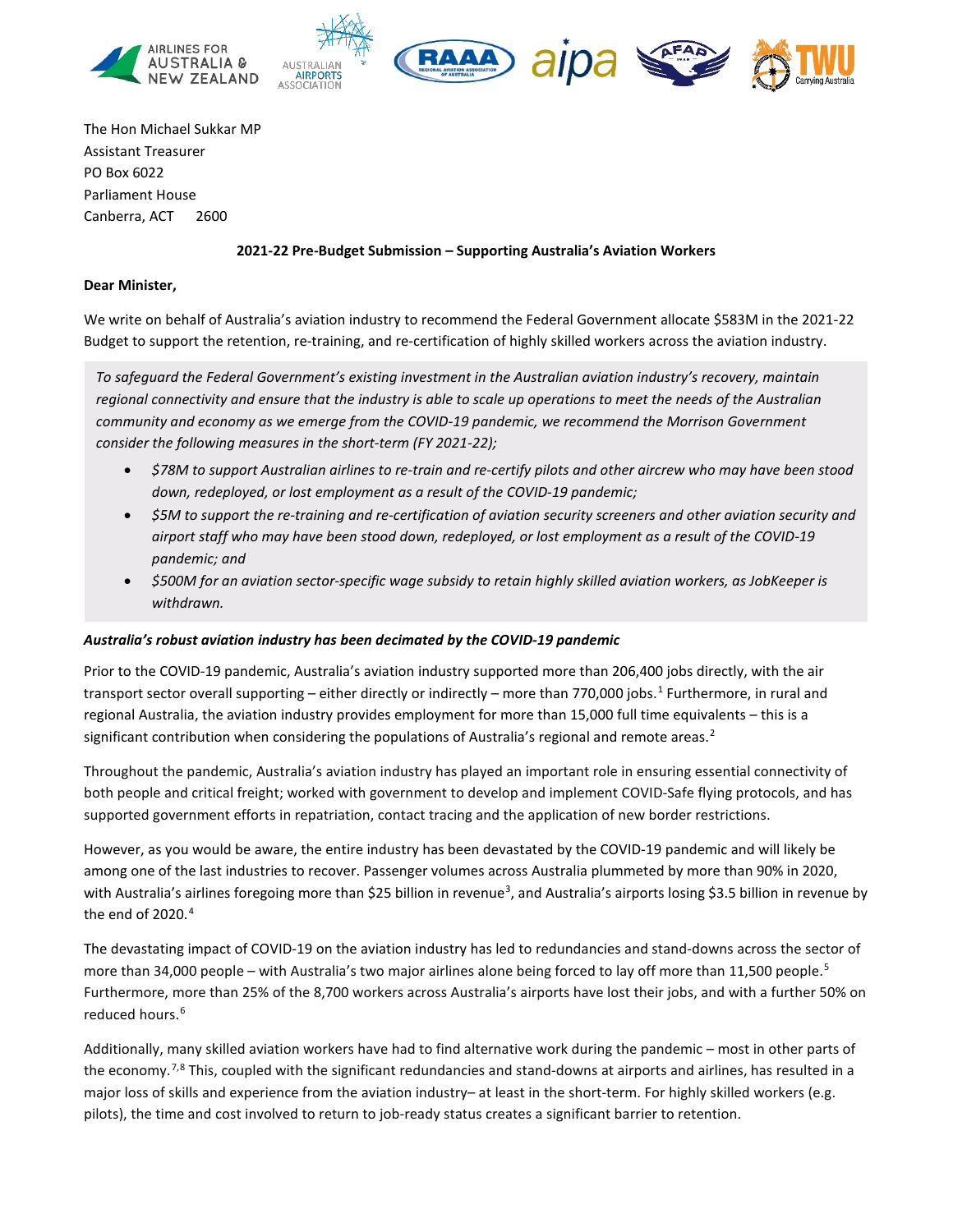# *Government support for the aviation industry has been, and continues to be, critical to recovery*

The aviation industry has greatly appreciated the Australian Government's support for the industry over the last year and has welcomed the December 2020 decision to extend the Domestic Aviation Network Support (DANS) and Regional Aviation Network Support (RANS) programs into the early part of 2021, and the additional support of a partial waiver for *Airservices* charges. The rebates of government-mandated domestic security screening charges which expired at the end of 2020 was also an important measure, offsetting operating costs for both airports and airlines.

The RANS program has been especially critical in ensuring that regional and remote communities across Australia have continued to have access to essential air services – in some cases, these services being the only way that communities can continue to access essential medical, educational, and financial services.

However, given the stop-start nature of the industry's recovery from COVID-19 – more support is needed to safeguard the sector's recovery and the Government's existing investments, and ensure that the entire aviation industry is able to rebuild networks and stand workforces back up at a sufficient rate.

The sudden and extensive cancellations across Australia's air network following the COVID-19 outbreak in Sydney prior to Christmas, and in Brisbane, and Perth more recently – with the subsequent reintroduction of domestic border controls – have created further major setbacks for airlines and airports in their path to recovery, demonstrating just how fragile the industry's recovery is, and will be for some time.

Australian airlines and airports have estimated that the most recent state and territory border closures and restrictions have set recovery back at least three months – significantly delaying planned increases in capacity.

Governments in developed countries around the world (the majority of which do not have domestic border controls) have offered major relief packages to airlines to support them through the entirety of the COVID-19 pandemic.

While the Australian Government's support for the industry has been welcomed, recent analysis by the OECD notes that Australia's support for the aviation industry through the pandemic ranks 18<sup>th</sup> out of 28 countries analysed<sup>[9](#page-3-8)</sup> - with World Bank analysis confirming the gap between the average level of international government support for the aviation industry, and the Australian Government's response.<sup>[10](#page-3-9)</sup>

Governments in developed countries have recognised the need to provide additional financial support to the industry through the protracted recovery period, and have offered subsequent packages to support the retention, re-training, and re-certification of aviation workers. $11,12$  $11,12$  $11,12$ 

## *Skills retention and training is a significant expense for a fragile aviation industry*

The aviation industry in Australia is a significant employer of a highly-skilled and specialised workforce.

The large scale standdown of employees, and the lack of flying and other work opportunities to keep certifications current has been one of many challenges the COVID-19 pandemic has presented to the aviation industry. Airlines, airports, and other parts of the aviation eco-system, such as aviation security providers, will face significant cost to ensure that their workforces are operationally ready, fully-trained, and have current certifications.

For example, 90 days of no flying training triggers significant retraining requirements for pilots. When a large proportion of the workforce is stood down and redeployed into secondary employment – as has been the case with pilots across Australia – it is both difficult and expensive to recall employees in order to undertake simulator training to maintain currency, particularly when it is unclear when an operational need for these pilots will arise.

Given that the Australian domestic market has been operating at just over 20% of capacity for the better part of a year, and international flying has practically ceased, a large proportion of Australia's pilot workforce will require significant training in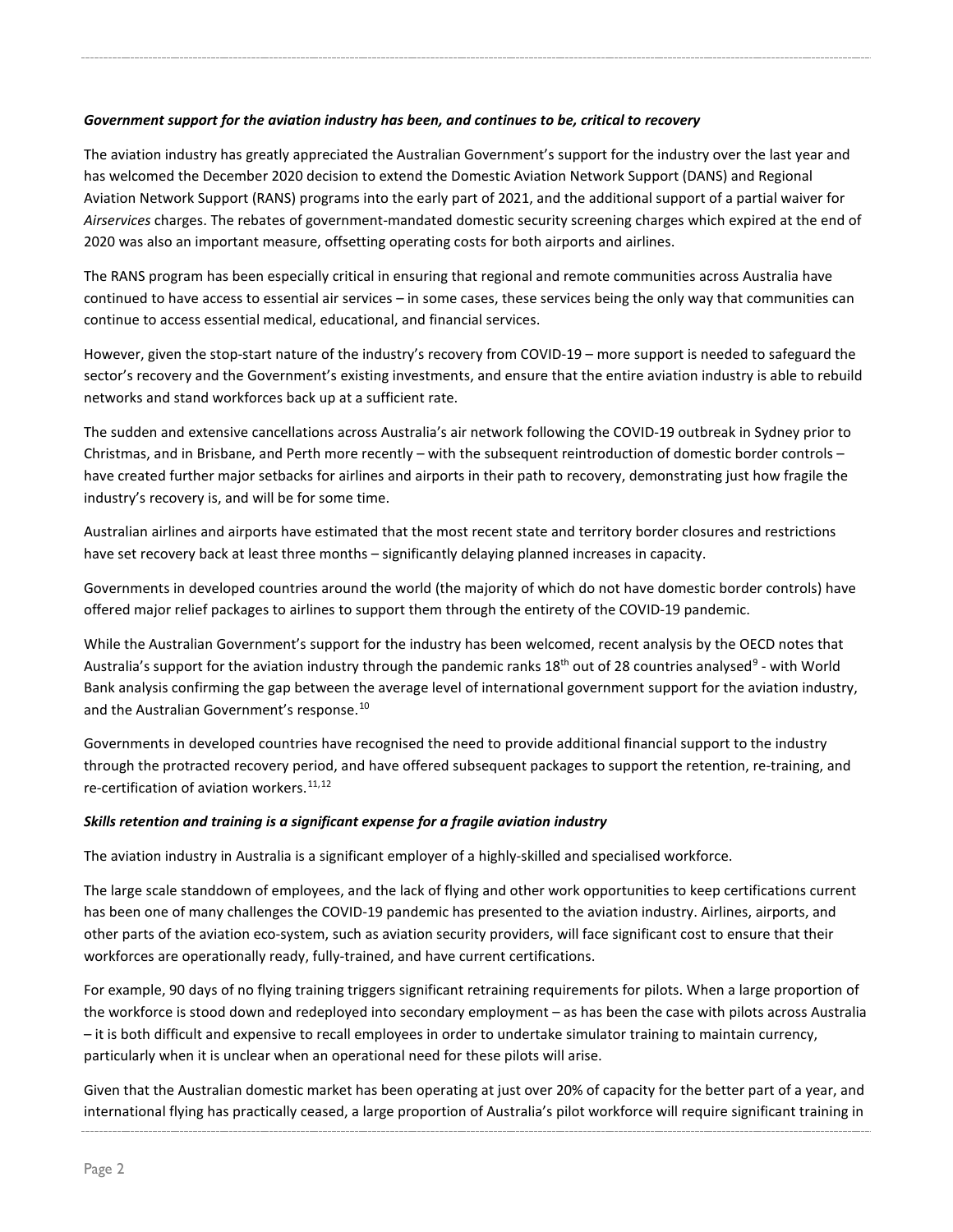order to receive their currency certification.<sup>[13](#page-3-12)</sup> For those made redundant, the costs involved could create an insurmountable barrier to their return to flying.

 $\blacktriangleright$ 

Similarly, highly-skilled and specialised workers at airports in critical aviation safety and security roles – including passenger and baggage screeners – will require re-training and re-certification prior to resuming their duties at airports across the country, particularly with new government-mandated aviation security regulations being implemented in December 2020. Airports are also facing significant financial pressure, and will struggle to accommodate the re-training and re-certification requirements of their workforce.

*To ensure that the sector is able to continue its recovery, and ramp up capacity as required, we propose that the Federal Government provide:*

- *\$78M to support Australian airlines to re-train and re-certify their pilots and other aircrew who may have been stood down, redeployed, or lost employment as a result of the COVID-19 pandemic, and*
- *\$5M to support the re-training and re-certification of aviation security screeners and other aviation security and airport staff who may have been stood down, redeployed, or lost employment as a result of the COVID-19 pandemic.*

## *Retaining a highly skilled and specialised workforce is critical to the aviation industry's recovery*

We appreciate the challenge presented to government by the requests to extend the JobKeeper program for specific industries. However, the aviation industry's recovery will look different to other sectors of the economy and as such, it will need a different response from government.

Much of the support that has been put in place thus far reflects how our aviation ecosystem works – it starts with people and freight moving through airports, to having planes in the sky, with the benefits then flowing to all parts of the system and the wider economy.

Moving forward through the industry's recovery from COVID-19 however, we are urging the government to consider the provision of a wage subsidy for workers in industries such as aviation, which continue to be hardest hit by the sudden and inconsistent state and territory responses to virus outbreaks.

To safeguard the Australian Government's existing investments in the aviation industry, and ensure that Australia's aviation sector continues to remain one of the most safe, secure, and efficient in the world, it is critical that our highly skilled and specialized workforce remains supported through the recovery period – including through continued border closures and restrictions.

The JobKeeper program, along with other aviation support programs is set to expire at the end of March 2021. However, given that the industry's domestic recovery has been delayed by the spate of recent border closures and restrictions, and international flying is not expected to resume until 2022, many aviation workers – including air crew, pilots, and airport staff – will remain stood down with no financial support.

The aviation industry is at risk of a major exodus of highly-skilled and experienced workers – putting at risk the sector's ongoing recovery and ability to scale up capacity as the economy recovers and demand for travel increases.

*To safeguard the industry's recovery and ensure that Australia retains a highly skilled and experienced aviation workforce to support our national economic comeback, we urge the Federal Government to consider allocating \$500M for the provision of an aviation worker wage subsidy up to 31 December 2021.*